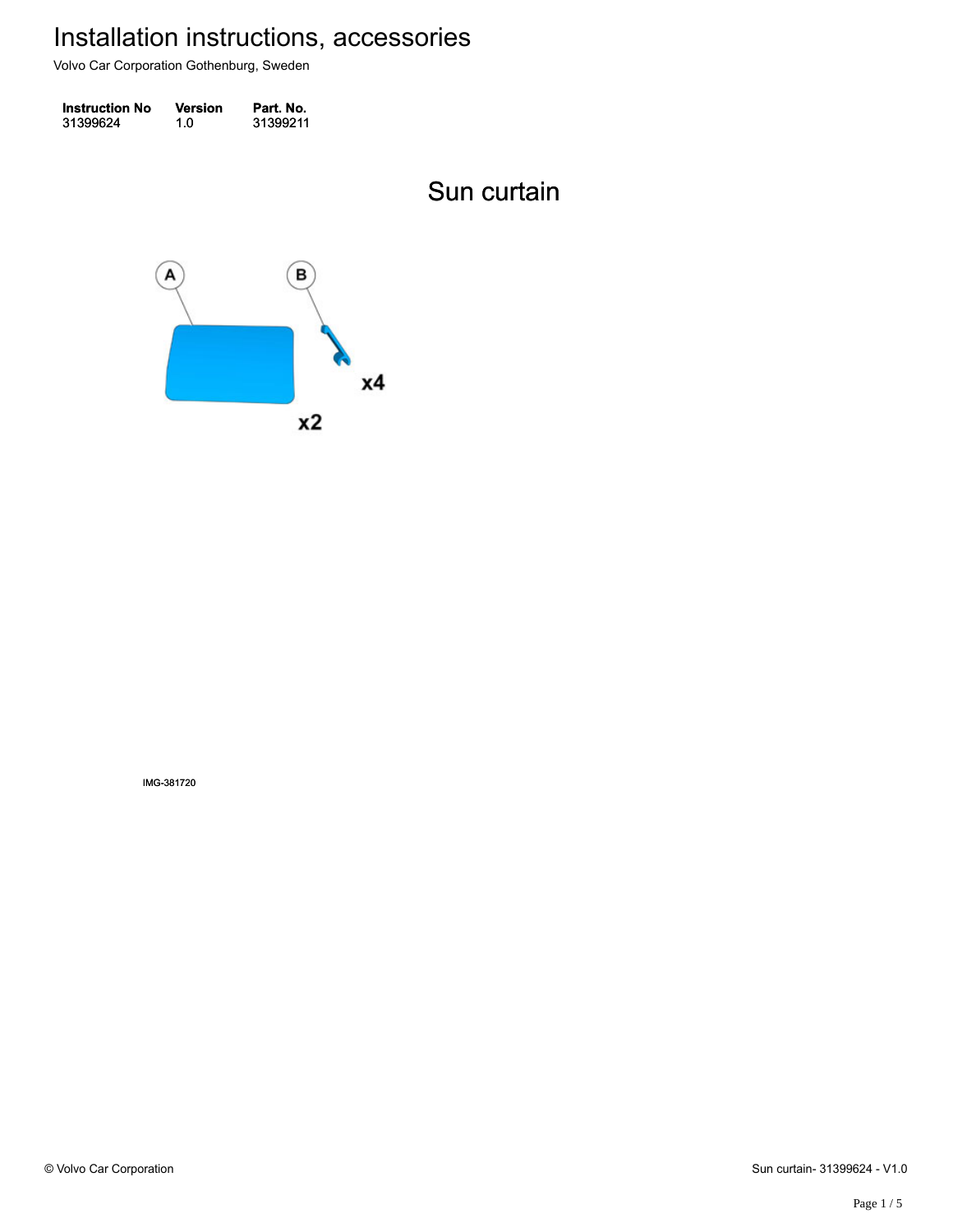Volvo Car Corporation Gothenburg, Sweden

|                | Information                                                                                                                                                        |
|----------------|--------------------------------------------------------------------------------------------------------------------------------------------------------------------|
| 1              | Read through all of the instructions before starting installation.                                                                                                 |
|                | Notifications and warning texts are for your safety and to<br>minimise the risk of something breaking during installation.                                         |
|                | Ensure that all tools stated in the instructions are available<br>before starting installation.                                                                    |
|                | Certain steps in the instructions are only presented in the form of<br>images. Explanatory text is also given for more complicated<br>steps.                       |
|                | In the event of any problems with the instructions or the<br>accessory, contact your local Volvo dealer.                                                           |
|                | <b>Color symbols</b>                                                                                                                                               |
| $\overline{2}$ |                                                                                                                                                                    |
| 3              | Note!<br>This colour chart displays (in colour print and electronic<br>version) the importance of the different colours used in the<br>images of the method steps. |
|                | 1. Used for focused component, the component with<br>which you will do something.                                                                                  |
|                | 2. Used as extra colors when you need to show or<br>differentiate additional parts.                                                                                |
|                | 3. Used for attachments that are to be removed/installed.<br>May be screws, clips, connectors, etc.                                                                |
|                | 4. Used when the component is not fully removed from<br>the vehicle but only hung to the side.                                                                     |
|                | 5. Used for standard tools and special tools.                                                                                                                      |
| IMG-363036     | 6. Used as background color for vehicle components.                                                                                                                |
|                | <b>Accessory installation</b>                                                                                                                                      |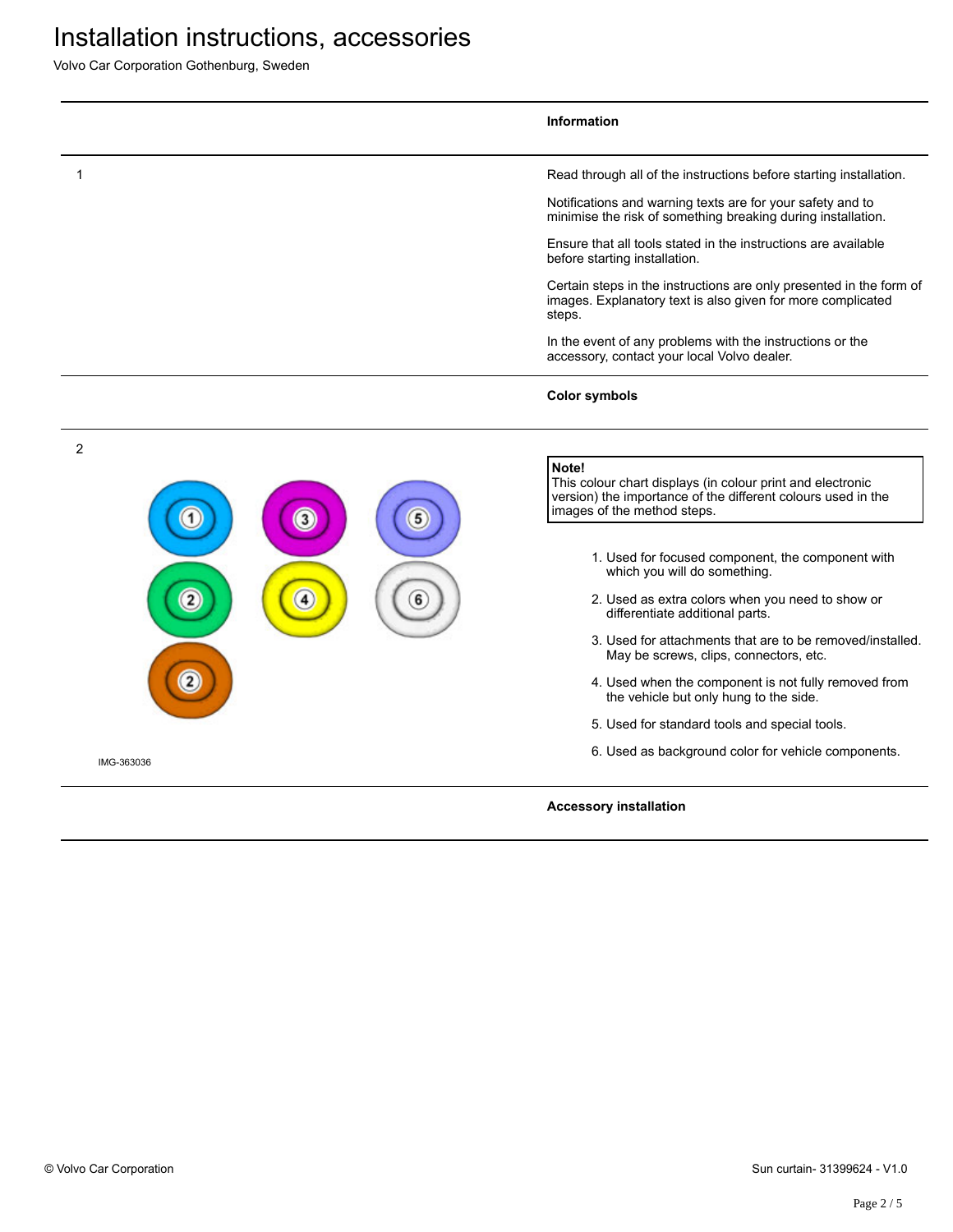Volvo Car Corporation Gothenburg, Sweden

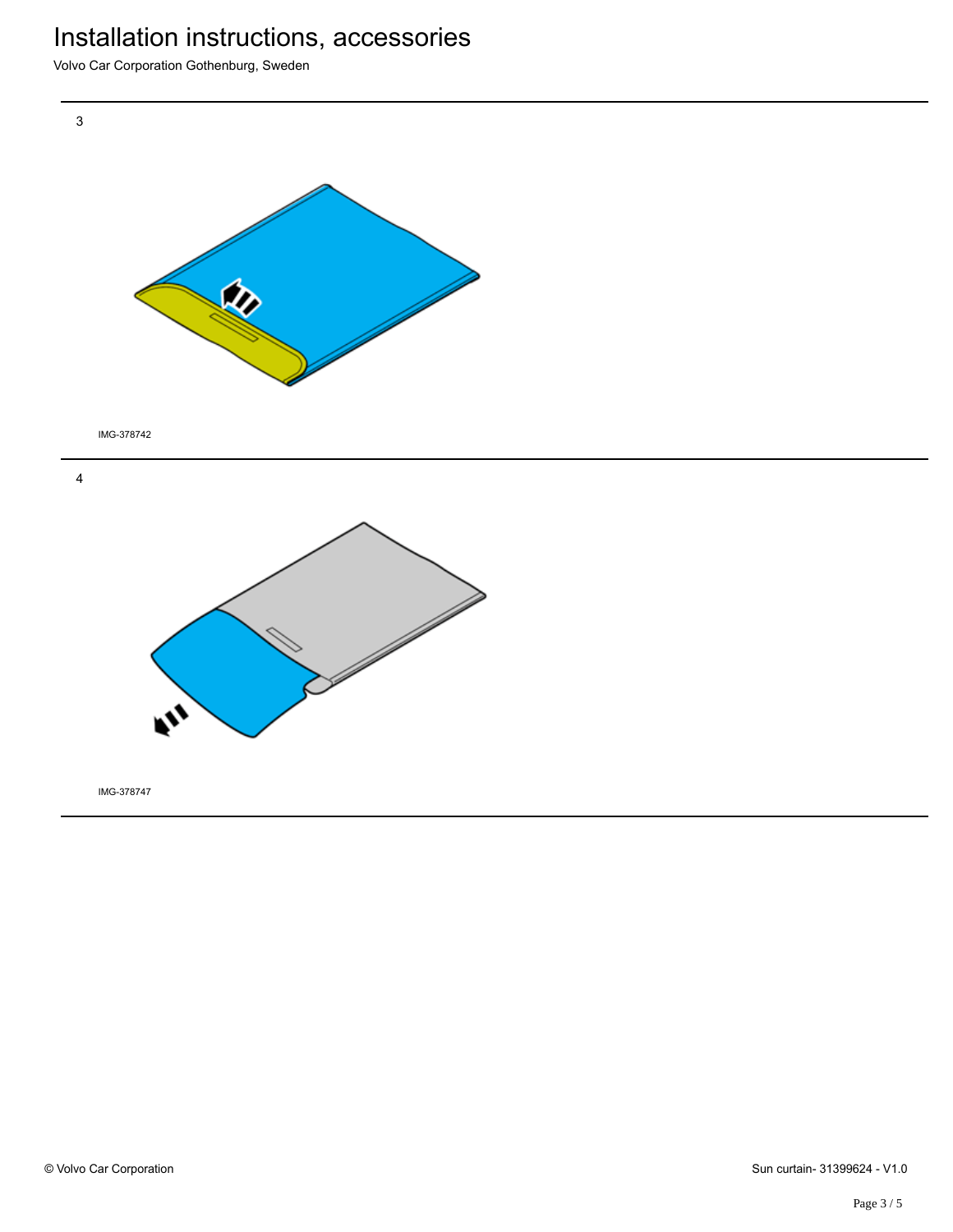Volvo Car Corporation Gothenburg, Sweden